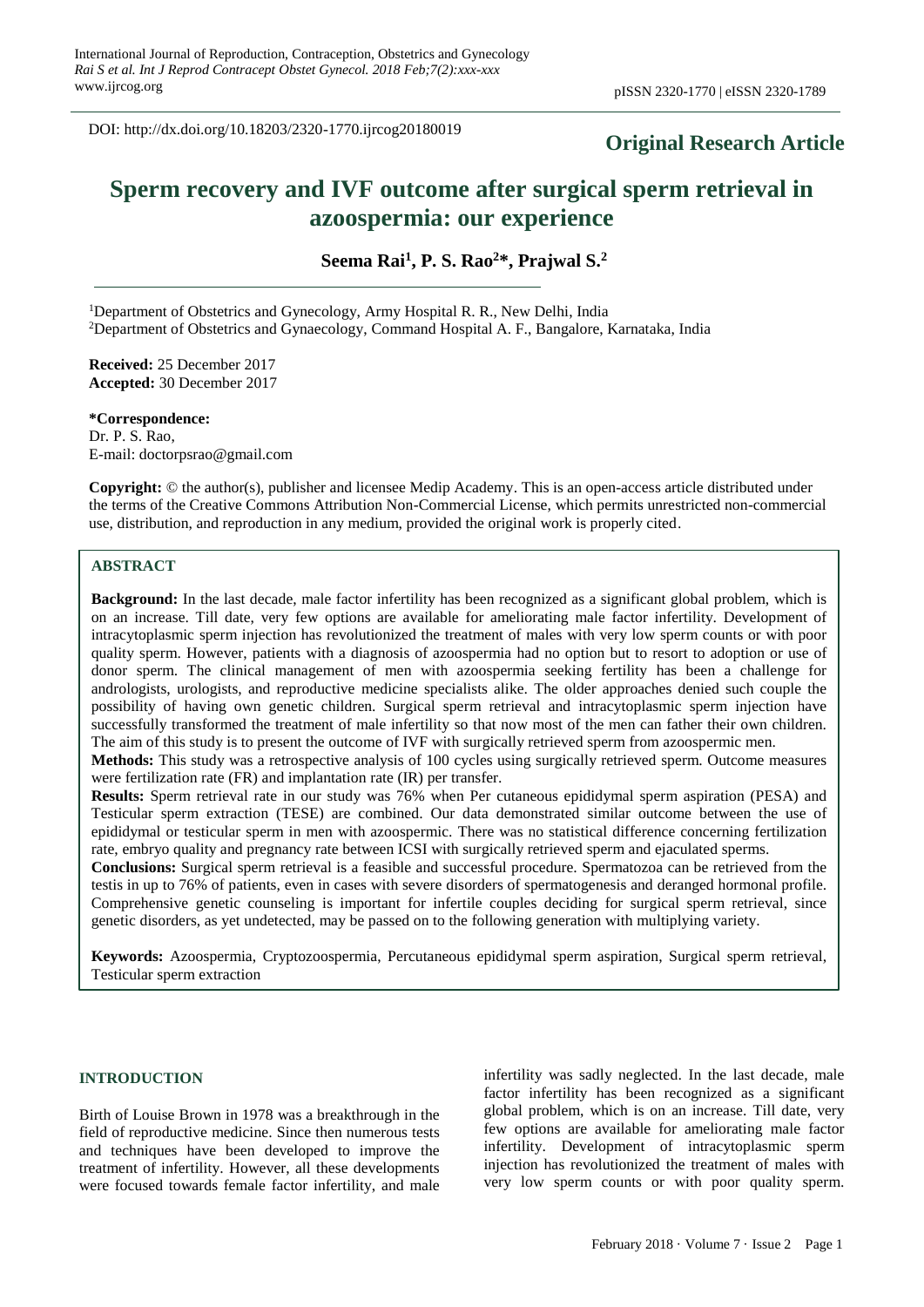However, patients with a diagnosis of azoospermia had no option but to resort to adoption or use of donor sperm. The clinical management of men with azoospermia seeking fertility has been a challenge for andrologists, urologists, and reproductive medicine specialists alike. The older approaches denied such couple the possibility of having own genetic children. Surgical sperm retrieval and intracytoplasmic sperm injection have successfully transformed the treatment of male infertility so that now most of the men can father their own children.

Azoospermia is the complete absence of sperm in the sediment of a centrifuged (3000 g for 15 min at room temperature) ejaculated semen sample examined on two different occasions by phase contrast optics at  $\times 200$ magnification with appropriate sexual abstinence.<sup>1</sup> Cryptozoospermia is defined by the presence of very small number of live sperm in pellet and distinguishes it from azoospermia. <sup>2</sup> The finding of live sperm may allow ICSI to be performed with ejaculated sperm, thus obviating the need of surgical sperm retrieval. Sperms usable for ICSI can be found in up to 10% of patients with an initially azoospermic semen specimen after an extended analysis of the centrifuged specimen.<sup>3</sup>

It is also important to rule out retrograde ejaculation by examining a post-ejaculate urine specimen.<sup>4</sup> The diagnosis of retrograde ejaculation is confirmed by presence of any sperm in the urine, post-ejaculation in men with azoospermia. Use of an alpha agonist (pseudoephedrine or other alpha agonist) before ejaculation may be helpful in cases of retrograde ejaculation. These drugs close the bladder neck during orgasm and convert retrograde into ante-grade ejaculation. This entity is more commonly seen in diabetic men.<sup>5</sup>

The incidence of azoospermia without implying an underlying etiology is 1% amongst men and close to 20% in men seeking fertility treatment.<sup>2,4</sup>

Azoospermia is classified as obstructive (reproductive tract obstruction) or non-obstructive (inadequate production of spermatozoa by testis). Mechanical blockage occurring anywhere along the reproductive tract, including the vas deferens, epididymis, and ejaculatory duct can result in obstructive azoospermia. Obstructive azoospermia (OA) causes azoospermia in up to 20 to 40% of cases. In OA both reconstructive procedures and surgical retrieval are highly successful. 6-8 Non-Obstructive azoospermia (NOA) is associated with a spectrum of various severe and untreatable conditions associated with an intrinsic testicular impairment.<sup>9</sup> Parameters like history, physical examination, testicular volume and hormonal analysis (FSH, LH, TSH, Testosterone) and even the histology of a diagnostic biopsy are only indicative and not always predictive in diagnosing the cause of azoospermia because patients with maturation arrest (MA) generally have welldeveloped and normal-sized testes and normal hormonal levels.<sup>10,11</sup> Levels of FSH  $>7.6$  mIU/ ml are found in about 89% of men with NOA but only if the levels are greater than twice the upper normal limit do they provide a reasonably precise diagnosis of testicular failure.<sup>12</sup>

Ejaculates of men with azoospermia usually present with normal volume  $(>1.5$  ml) and pH  $(>7.2)$ . But as azoospermia is defined based on the absence of spermatozoa in a given ejaculate, correct and precise laboratory technique is important to reduce analytical error and enhance precision when analyzing semen specimens.<sup>13</sup>

Genetic evaluation especially karyotype and Y chromosome micro deletion analysis are recommended in patients with azoospermia and sperm concentrations less than 10 million per ml before planning assisted reproduction treatment. Y chromosome (Yq) micro deletions are associated with male infertility. Genetic counseling should be carried out in such patients, as the Y chromosome deletions will be passed on to the male child produced through assisted reproduction techniques.

In obstructive azoospermia, spermatogenesis is usually fully preserved as it results due to physical disruption of the seminal tract, the cause for which may be either congenital or caused by trauma (surgical or non-surgical) or infection. Surgical reconstruction in form of vasovasostomy or vasoepididimostomy can be considered a cost effective method for treatment of obstructive azoospermia.14,15 In such cases, at the time of reconstruction, the testicular biopsy can be done and sperm cryopreserved as well for future use in case of procedural failure. But patients with OA who are not candidates for reconstructive surgery and those who fail to achieve success with such procedures and patients with NOA can be treated by surgical sperm retrieval and ICSI.

Surgical Sperm retrieval techniques (MESA, PESA, TESA, TESE and TEFNA) have been developed to obtain spermatozoa from the epididymis and testicles of azoospermic men seeking fertility treatment. Either simple washing or gradient centrifugation is done to obtain sperms for ICSI processes post surgical retrieval procedure.<sup>16</sup> The use of non-ejaculated sperm and intracytoplasmic sperm injection (ICSI) has become an established procedure for patients suffering from azoospermia.

# **METHODS**

Men recruited in the study underwent thorough history taking, examination, hormonal assay, and genetic analysis before surgical sperm retrieval. In all cases, sperm retrieval was first attempted by per cutaneous epididymal sperm aspiration (PESA), and if unsuccessful then the patient was taken up for testicular sperm extraction (TESE). The protocol (long or antagonist) used for controlled ovarian stimulation varied on the basis of physician preference, patient and clinical scenario. As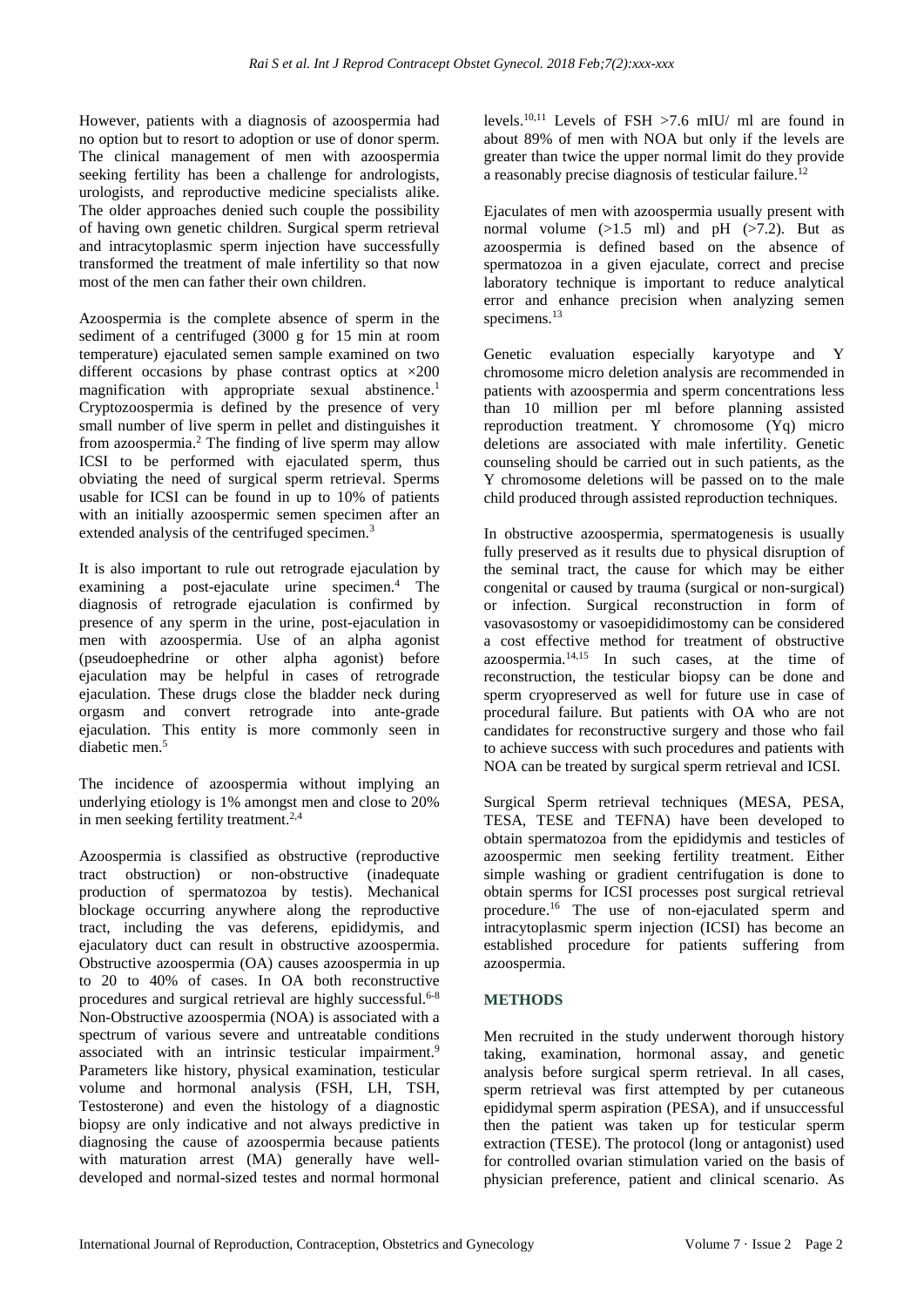part of this study center's routine protocol, embryo transfer was done on D-2/3 i.e. at 6-8-cell stage. The serum quantitative β HCG concentrations were taken on day 16 after embryo transfer. Initial ultrasound was done 18 days post embryo transfer to verify intrauterine pregnancy and numbers of gestational sacs followed by a repeat scan after one week.

# *Statistical analysis*

The descriptive statistics was done by using mean or median with standard deviation (SD) or inter quartile range (IQR) for quantitative variables and categorical variables were presented in frequencies along with respective percentages. The best cut-off for FSH, LH and Testosterone was computed by sensitivity, specificity, Positive Predictive Value (PPV), Negative Predictive Value (NPV) and Receiver Operative Characteristic (ROC). The other statistical comparison for quantitative values for two groups was done by Mann-Whitney 'U' test and that for three groups was done by Krushka-Wallies "H" test. The categorical variables were compared by Chi-square test. All statistical analyses were performed using SPSS software (Version 22, SPSS Inc, Chicago, IL, USA). The p value less than 0.05 were considered as statistically significant.

#### **RESULTS**

A total of 100 patients known case of azoospermia underwent surgical sperm retrieval followed by ICSI whereas 100 patients underwent ICSI with ejaculated sperms for indications like oligoasthenospermia or fertilization failure in the previous cycle between Jan 2016 and Dec 2016. Patients who had concomitant female factor like endometriosis, fibroids, etc. that could affect outcome were not included in the study. Patient's characteristic and number of oocytes retrieved, number of M-II oocytes and number of Gd 1 embryos obtained are shown in Table 1.

|                              | <b>Surgical sperm</b><br>retrieval+ICSI<br>group | <b>Only ICSI</b><br>group |
|------------------------------|--------------------------------------------------|---------------------------|
| Male patient age $(y)$       | $32.76 \pm 3.420$                                | $31.27 \pm 5.07$          |
| Female patient age $(y)$     | $29.91 \pm 3.817$                                | $27.06 \pm 3.641$         |
| No. of oocytes<br>retrieved  | $8.73 + 4.786$                                   | $8.97 + 5.576$            |
| No. of MII oocytes           | $5.65 \pm 3.192$                                 | $5.78 \pm 3.393$          |
| No. of Gd 1 embryos          | $3.57 \pm 2.170$                                 | $3.23 \pm 1.823$          |
| <b>Fertilization failure</b> | 5.2%                                             | 4%                        |
| Implantation rate            | 53.94%                                           | 53%                       |

#### **Table 1: Patients characteristics, number of oocytes and embryos obtained in the study.**

The mean male age in surgical retrieval group was 32.76±3.420 versus 31.27 years±5.07 for ICSI group and the mean female age in surgical retrieval group was  $29.91\pm3.817$  versus  $27.06$  years $\pm3.641$  for ICSI group, showing that both male and female partners were older in surgical retrieval group but was not statistically significant (Table 1).

100 azoospermic men first underwent PESA. Out of 100 patients in 47, (47.0%) patient's sperms were retrieved by PESA. The remaining 53 patients in whom PESA could not extract sperms, TESE were attempted in the same sitting. Among 53 patients who underwent TESE sperms were retrieved in 29 (54.7%) patients. The success rate of surgical sperm retrieval (PESA + TESE) in our study was 76.0%.

#### **Table 2: Outcome of PESA in the study.**

| <b>Outcome</b>            |                 |                 |         |                 |                      | Total  |
|---------------------------|-----------------|-----------------|---------|-----------------|----------------------|--------|
| <b>PESA</b><br>(Positive) | <b>Negative</b> | <b>Positive</b> | FF      | Oocyte freezing | Nil oocyte retrieval |        |
|                           | 19              |                 |         |                 |                      |        |
|                           | 40.4%           | 53.19%          | $2.1\%$ | $2.1\%$         | $2.1\%$              | 100.0% |

#### **Table 3: Outcome of TESE in the study.**

| <b>Outcome</b> |       |                      |        | <b>Total</b> |  |
|----------------|-------|----------------------|--------|--------------|--|
|                |       | Negative Positive FF |        |              |  |
| <b>TESE</b>    | 10    | 16.                  | -3.    | 29           |  |
| (Positive)     | 34.4% | 55.17%               | 10.34% | 100.0%       |  |

Among 47 PESA positive patients one patient had nil oocyte retrieval and hence was not considered for result outcome analysis. Implantation rate was 53.19%, 55.17% and 53.0% respectively (Table 2, 3 and 4) in PESA, TESE and ICSI with ejaculated sperm groups. Cumulative implantation rate of PESA and TESE was

#### **Table 4: Outcome of ICSI in the study.**

|             | <b>Outcome</b>           |            |           |              |
|-------------|--------------------------|------------|-----------|--------------|
|             | <b>Negative Positive</b> |            | FF        | <b>Total</b> |
| <b>ICSI</b> | 43                       | 53.        |           | 100          |
|             | $(43.0\%)$               | $(53.0\%)$ | $(4.0\%)$ | $(100\%)$    |

53.94% (Table 5). There were 3 (10.34%) fertilization failure in TESE group, 1 (2.1%) in PESA group and 4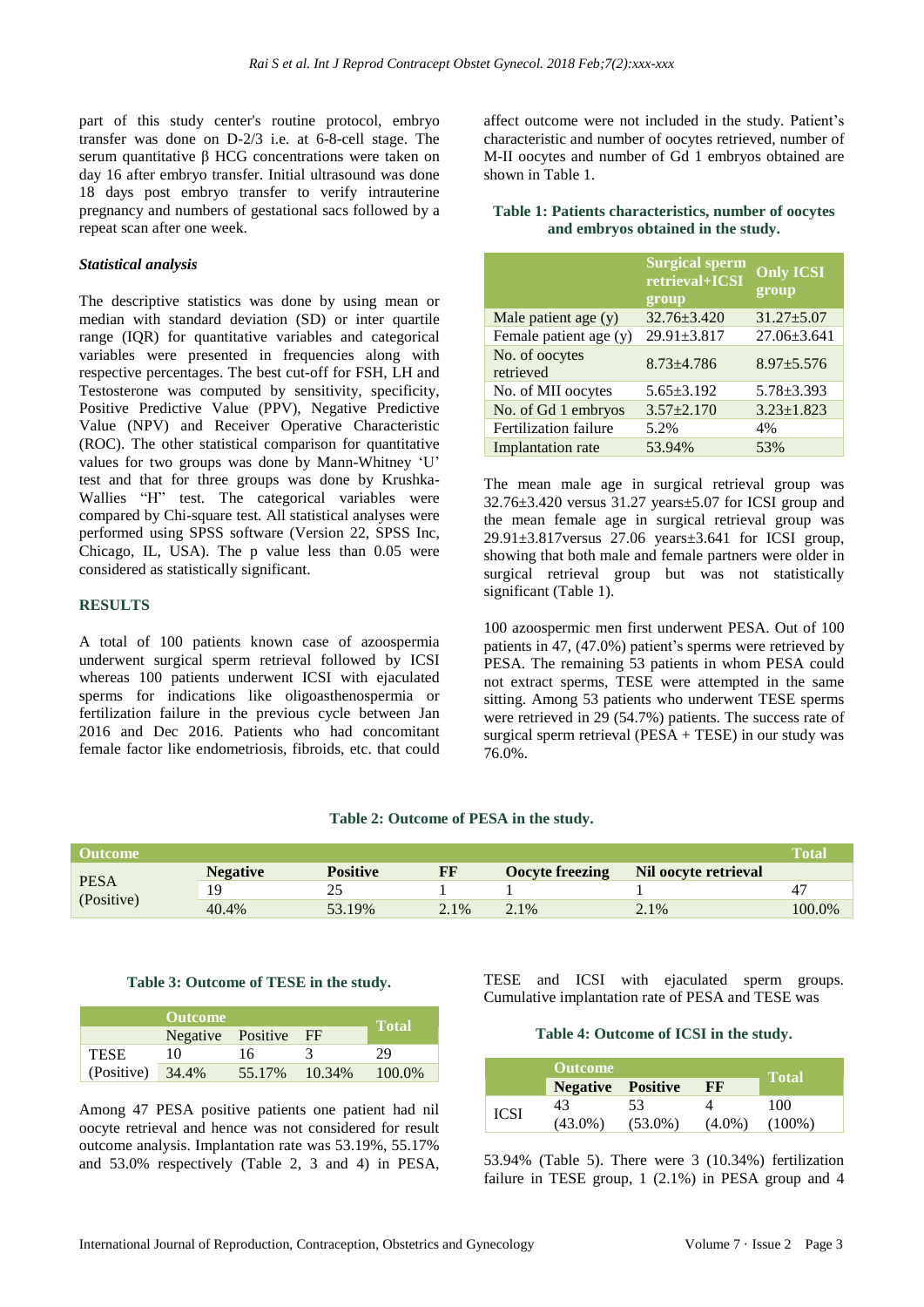(4.0%) in only ICSI group. There was no statistical difference concerning fertilization rate, embryo quality and pregnancy rate between ICSI with surgically retrieved sperm and ejaculated sperms.

**Table 5: Outcome of PESA and TESE in the study.**

|               | <b>Outcome</b>  |                 |      |                 |                      | <b>Total</b> |
|---------------|-----------------|-----------------|------|-----------------|----------------------|--------------|
|               | <b>Negative</b> | <b>Positive</b> | FF   | Oocyte freezing | Nil oocyte retrieval |              |
| PESA and TESE | 29              |                 |      |                 |                      | 76           |
| (Positive)    | 38.15%          | 53.94%          | 5.2% | 1.31%           | $1.31\%$             | 100.0%       |

The cut-off value of FSH for successful surgical sperm retrieval was 8.27 mIU/mL with sensitivity and specificity of 76.9% and 75.5% respectively (Figure 1).



**Figure 1: ROC Curve: FSH.**



**Figure 2: ROC Curve: LH.**



**Figure 3: ROC Curve: Testosterone.**

LH and Testosterone levels were not very sensitive and specific parameters for predicting outcome of surgical sperm retrieval (Figure 2 and 3).

In our series of 100 patients who underwent surgical retrieval one patient developed mild inflammation post PESA and was managed with antibiotics as an outpatient, and one patient had hematoma post TESE, which needed hospitalization.

#### **DISCUSSION**

Infertility is mainly associated with the female is a commonly faced misconception in the management of infertility especially in developing countries like ours. Due to a comprehensive evaluation of male reproductive function and improved diagnostic tools, the role of the male factor in infertility has been exponentially rising in recent years. The treatment of male factor infertility has been more empirical rather than evidence based. Assisted Reproductive Techniques has proved a better adjunctive treatment for alleviating male factor infertility where empirical treatments are not indicated or have failed.

Despite the improvements in medical science, azoospermia is always the most challenging topic associated with infertility treatment. The options when treating patients with azoospermia are the choice between using surgical correction of obstruction, surgically retrieved sperm or resorting to using of donor sperms. Patients are reluctant to use donor sperm, as it does not give the patient their genetically own children.

Over the past two decades treatment of azoospermia has seen radical change. Surgical sperm retrieval (SSR) and ICSI has made azoospermia a diagnosis, which is amenable to treatments. SSR has helped more than 95% males to father their own genetic child.

In patients with azoospermia where surgical correction is not feasible or has failed, recovery of spermatozoa can be made from either the epididymis or the testis. Surgical sperm retrieval and ICSI provided the opportunity for men with azoospermia to father biological children. ICSI, is performed when a single selected sperm is injected into a denuded egg instead of simply placing millions of sperm in a solution with the egg as performed in traditional IVF. Hence only a few sperm are sufficient for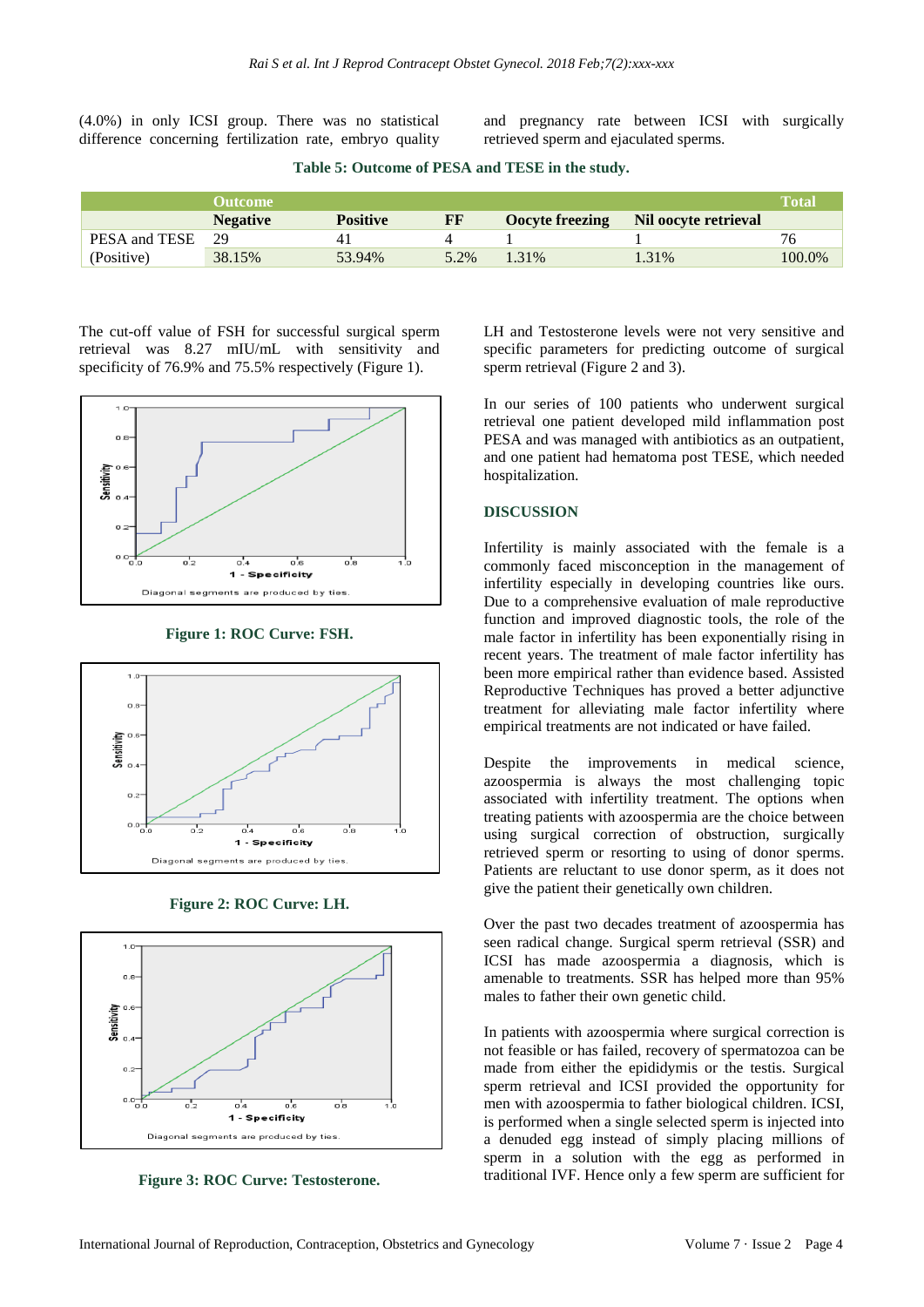fertilization with ICSI, which enabled techniques of surgical sperm retrieval to be performed in the management of azoospermia. Different surgical techniques such as percutaneous epididymal sperm aspiration (PESA), testicular sperm extraction (TESE), microsurgical epididymal sperm aspiration (MESA), testicular sperm aspiration (TESA) and fine-needle aspiration of the testis have been described for sperm retrieval. Surgically retrieval can be done on the day of ovum pick up and retrieved sperm can be used in the same cycle or can be done prior and sperms can be cryopreserved for future use. A Cochrane meta-analysis on surgical sperm retrieval techniques has also been unable to recommend any specific sperm retrieval technique.<sup>17</sup> Technique of choice depends on etiology of azoospermia and surgeon's preference and expertise.<sup>18</sup>

The three main goals that any technique of Sperm retrieval used should address are:

- To be able to obtain an adequate number of sperm for both immediate use and cryopreservation for future use so patient is not subjected to surgical procedure again and again;
- To retrieve best quality sperms;
- To minimize damage to the reproductive tract so that future sperm retrieval attempts (if required) or testicular function are not jeopardized. <sup>19</sup>

In cases of azoospermia especially obstructive type epididymal sperm aspiration is the first choice for surgical sperm retrieval but if PESA is negative or in cases of non-obstructive azoospermia testicular sperm retrieval is an accepted alternative. However, chances of complications such as inflammation and hematoma are more likely with testicular sperm retrieval.

Testicular sperm extraction technique was first reported in 1993. The first pregnancy with use of frozen epididymal sperm and testicular sperm was achieved in 1995 and 1996 respectively.<sup>20</sup>

Sperm retrieval rate in our study was 76% when PESA and TESE are combined though studies have reported 70% to 100% retrieval when percutaneous epididymal and testicular retrievals are combined.<sup>21</sup>

In our series, TESE was done in 33% patients as a rescue procedure after failed PESA whereas, Esteves et al. had to revert to rescue procedure in only  $17\%$  cases.<sup>22</sup>

No difference in fertilization rates was found between the ICSI attempts performed with ejaculated and surgically retrieved spermatozoa in infertile men. There was also no difference in pregnancy outcome between two groups, which is in consensus with many studies.<sup>22,23</sup> However, some studies have found lower outcome of ICSI with surgically retrieved sperm vis ejaculated sperms.<sup>24</sup>

In our patients, results of ICSI cycles using epididymal and testicular sperm had similar outcomes showing that source of sperm or etiology does not affect sperm injection outcome as also shown in other studies.<sup>25</sup>

Our data confirm a similar outcome of ICSI in men with azoospermia using either epididymal or testicular sperm, with patients who underwent ICSI with ejaculated sample.<sup>26</sup> In literature, no threshold value has been found for FSH, inhibin B, or testicular volume to predict successful sperm harvesting, cut-off value of FSH for successful surgical sperm retrieval in our study was 8.27 mIU/mL with sensitivity and specificity of 76.9% and 75.5% respectively.<sup>27</sup>

Some studies have shown that use of microsurgery for TESE may further increase retrieval rates as there may be focal spermatogenesis in men with non obstructive azoospermia.<sup>28</sup> Human spermatozoa are highly specialized cells with the purpose of delivering competent paternal DNA to the oocyte and providing a robust epigenetic contribution to embryogenesis.<sup>29</sup>

# **CONCLUSION**

Absence of sperms in the ejaculate should not label a man sterile. Attempts should be made to overcome obstacles in path of an azoospermic male in fathering own child. All males with azoospermia irrespective of their history and evaluation findings should be given a chance to father genetically own child by attempting surgical sperm retrieval. A coordinated multidisciplinary effort is key to offer the best possible chance of achieving a biological offspring for males with azoospermia.

*Funding: No funding sources*

*Conflict of interest: None declared Ethical approval: The study was approved by the Institutional Ethics Committee*

# **REFERENCES**

- 1. World Health Organization. WHO Laboratory Manual for the Examination and Processing of Human Semen. 5<sup>th</sup> ed. 2010. Available at http://apps.who.int/iris/bitstream/10665/44261/1/978 9241547789\_eng.pdf
- 2. Aziz N. The importance of semen analysis in the context of azoospermia. Clinics (Sao Paulo). 2013;68(Suppl 1):35-8.
- 3. Esteves SC. Clinical relevance of routine semen analysis and controversies surrounding the 2010 World Health Organization criteria for semen examination. Int Braz J Urol. 2014;40:443-53.
- 4. Esteves SC, Miyaoka R, Agarwal A. An update on the clinical assessment of the infertile male. Clinics. 2011;66(4):691-700.
- 5. Samplaski MK, Lo K, Grober E, Jarvi K. Finasteride use in the male infertility population: Effects on